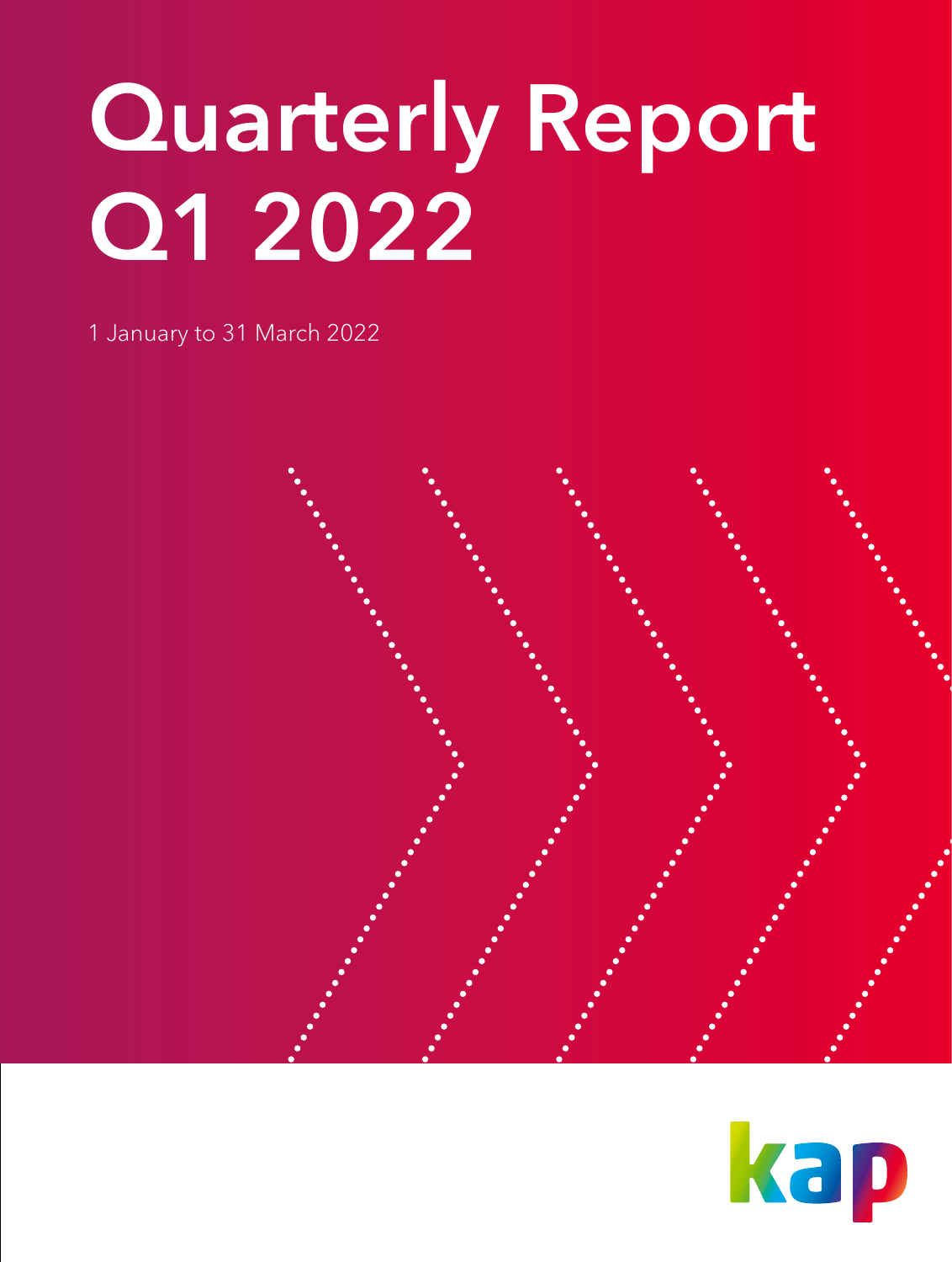### ROBUST BUSINESS DEVELOPMENT IN THE FIRST QUARTER OF 2022

- Growth in a dynamic and uncertain market environment: Group's revenue up 25.8% in the first three months of the year to €113.3 million
- Earnings development impacted by global supply constraints and rising prices for raw materials and energy: normalised EBITDA down 8.1% to €10.8 million
- Confirmation of the forecast for 2022

The KAP Group started the 2022 financial year with sound revenue growth of close to 25.8% thanks to its high level of diversification. The market environment in the first quarter was dominated by a further intensifying supply chain crisis and the economic repercussions of the Russia-Ukraine war. The shortages on procurement markets and in supply chains had an adverse effect on the KAP Group's development of earnings. We can still only pass the significant rise in raw materials prices and energy costs on to our customers with a time lag. As a result, the normalised EBITDA margin declined to 9.5% (previous year: 13.0%). In the same quarter of the previous year, business developed exceptionally well on account of the economic recovery and considerable rise in demand in the automotive sector following the Covid-19 crisis.

The Group's notable revenue growth compared with the previous year is attributable above all to the positive development of the flexible films segment, whose steep growth trajectory was further accelerated by the closure of the acquisition for the Israeli plastics specialist Haogenplast Ltd. ("Haogenplast"). In line with the clearly defined objective of the Accelerate programme to strengthen the KAP investment portfolio with further attractive acquisitions, the industrial holding company has also generated very profitable earnings contributions from this acquisition. In the other segments – particularly surface technologies and precision components, which have a greater focus on the automotive sector – the challenging market conditions weighed on the development of business. While our leading position in niche markets for special applications permits us to pass on the price hikes on the procurement side to our customers, we can only do so with a time lag.

| Selected key indicators on financial performance <sup>1</sup> |                     | 01   2022 | 01   2021 | Change (%) |
|---------------------------------------------------------------|---------------------|-----------|-----------|------------|
| Revenue                                                       | $\epsilon$ millions | 113.3     | 90.1      | 25.8       |
| <b>EBITDA</b>                                                 | $\epsilon$ millions | 10.5      | 11.5      | $-8.7$     |
| <b>Normalisations</b>                                         | $\epsilon$ millions | 0.3       | 0.1       | 82.3       |
| Normalised EBITDA                                             | $\epsilon$ millions | 10.8      | 11.6      | $-6.9$     |
| Normalised EBITDA margin                                      | %                   | 9.5       | 12.9      | $-3.4$ pp  |
| Investments                                                   | $\epsilon$ millions | 7.1       | 8.2       | $-13.5$    |
| Employees as of 31 March                                      |                     | 2,925     | 2,720     | 7.5        |

KAP Group

<sup>1</sup> Continuing operations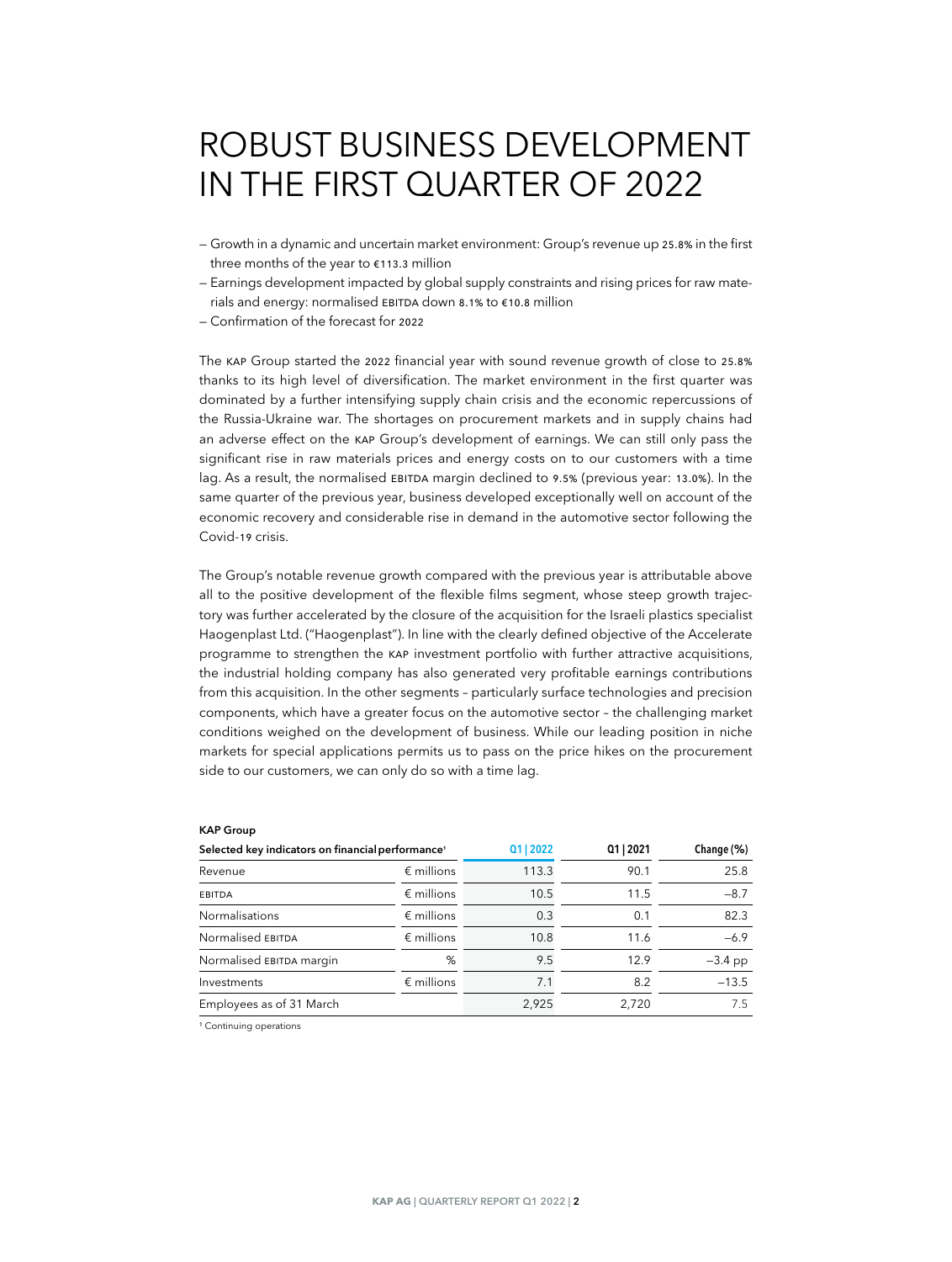#### REVENUE GROWTH IN A DYNAMIC MARKET ENVIRONMENT

The KAP Group's continuing operations generated revenue of  $\epsilon$ 113.3 million in the first quarter, which is an increase of 25.8% (previous year: €90.1 million). Haogenplast contributed €13.7 million to revenue, meaning purely organic revenue growth amounted to 10.5%. At €10.5 million, earnings before interest, taxes, depreciation and amortisation (EBITDA) were 8.7% down on the same quarter of the previous year (previous year: €11.5 million) and normalised for transaction-related costs and a positive non-recurring effect from the sale of the commercial properties in Fulda of €0.3 million net. This led to a decrease of 6.9% in normalised EBITDA to €10.8 million (previous year: €11.6 million). At 9.5% (previous year: 12.9%), the normalised EBITDA margin was below the previous year and slightly below the minimum target margin of 10%, the main reason being the rise in materials and energy costs, which can only be passed on to customers with a time lag.

In the first quarter of the previous year, the divested it/services segment generated revenue of €3.9 million, which has been eliminated to improve comparability in our reporting of continuing operations. The sale of the segment was completed in June 2021.

#### DEVELOPMENT OF CASH FLOWS AND FINANCIAL POSITION

Total assets of the continuing operations increased by  $€75.1$  million to  $€417.2$  million (31 December 2021: €342.1 million), whereas the equity ratio dropped to 44.2% (31 December 2021: 53.4%).

The cash flow from operating activities was down year on year in the first quarter by  $\epsilon$ 6.6 million to –€9.5 million (previous year: –€2.9 million). This substantial decrease resulted mainly from the changes in inventories and receivables. Working capital increased compared with the previous-year period by 36.8% to €108.6 million (previous year: €79.4 million). The reasons are the high level of working capital contributed by Haogenplast (€16.3 million) and the rise in prices for materials as well as higher stock levels to avoid any supply bottlenecks. The KAP Group's investments came to €7.1 million (previous year: €8.2 million) and related above all to the expansion of our production sites in Hessisch Lichtenau and in Jasper, Alabama, USA.

The number of employees rose to 2,925 as of 31 March 2022 (previous year: 2,720) on account of a large increase in headcount in the flexible films segment as a result of the Haogenplast acquisition as well as the strong demand that this segment is enjoying.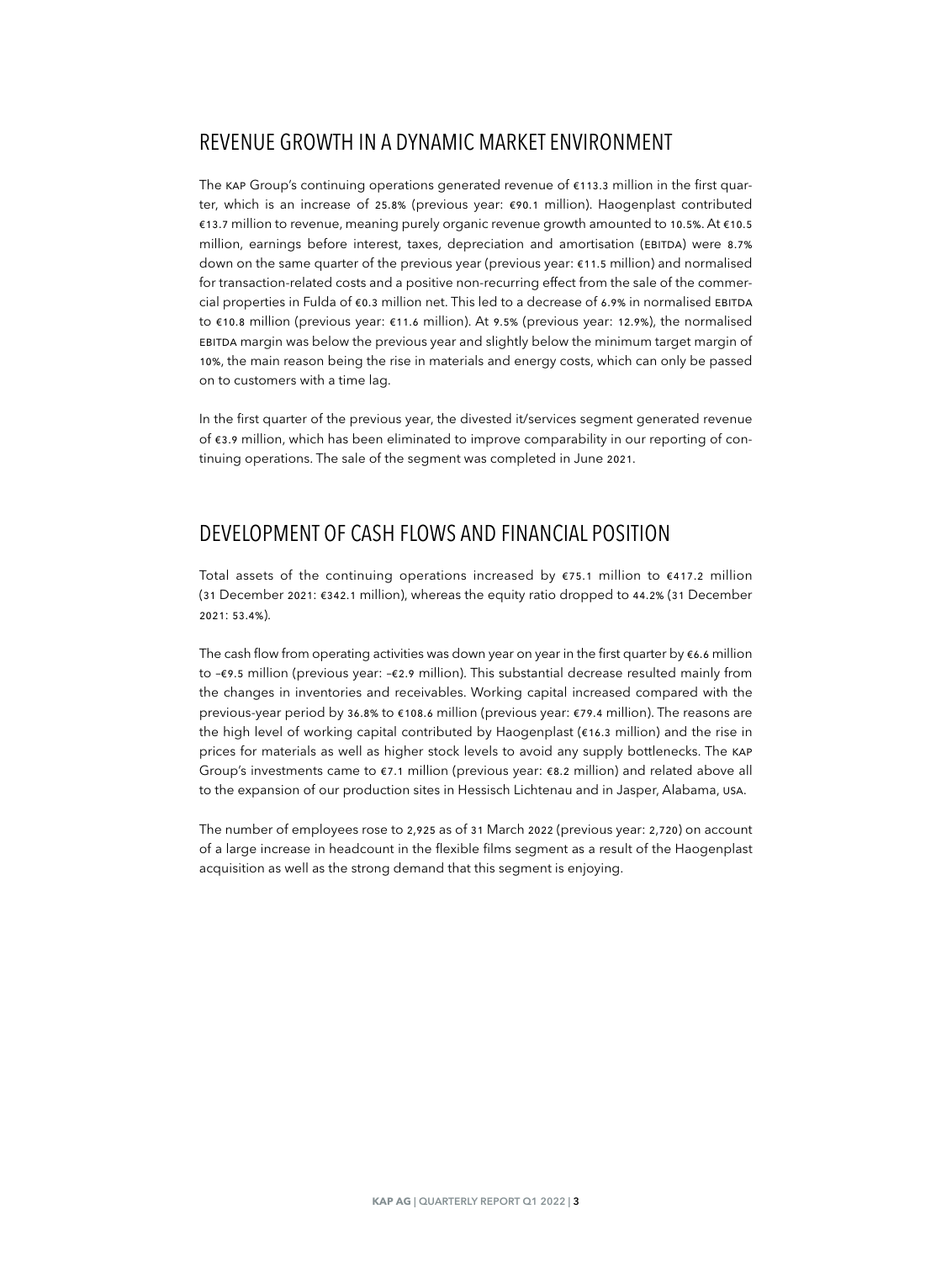#### CONFIRMATION OF THE 2022 FORECAST

We continue to assume that the KAP Group's business development in the 2022 financial year will be influenced noticeably by the dynamic market environment and significant supply chain disruptions. Due to our diversified investment model and the strong market positioning of our segments in their respective niche markets, we continue to expect revenue to increase significantly and operating result slightly year-on-year despite the volatile market environment, which is uncertain due to the Russia-Ukraine war.

The overall assessment takes into account any already foreseeable risks as a result of the Russia-Ukraine war and the ongoing coronavirus pandemic. Additional effects that could not yet be specifically assessed at the time the report was finalised may lead to subsequent changes in the forecast. The Management Board is intensively reviewing various measures to compensate for these effects in the best possible way.

#### SEGMENT REPORTING

#### CONTINUING OPERATIONS

#### flexible films

|                          |                     | 01   2022 | 01   2021 | Change (%) |
|--------------------------|---------------------|-----------|-----------|------------|
| Revenue                  | $\epsilon$ millions | 48.7      | 31.7      | 53.6       |
| Normalised EBITDA        | $\epsilon$ millions | 6.7       | 4.8       | 39.3       |
| Normalised EBITDA margin | %                   | 13.8      | 15.2      | $-1.4$ pp  |
| Investments              | $\epsilon$ millions | 1.1       | 0.8       | 43.1       |
| Employees                |                     | 592       | 365       | 62.2       |

In the 2022 financial year, the **flexible films** segment continued its growth trajectory of the previous year, generating its highest quarterly revenue to date of €48.7 million, which corresponds to growth of 53.6%, including the amount of  $\epsilon$ 13.7 million added to revenue by Haogenplast (previous year: €31.7 million). Normalised EBITDA rose to €6.7 million (previous year: €4.8 million), whereas the normalised EBITDA margin decreased slightly to 13.8% (previous year: 15.2%). The segment is currently facing rising raw materials prices for PVC and plasticisers, which can only be passed on to customers with a time lag.

With Haogenplast, KAP AG closed an attractive transaction in the flexible films segment in the first quarter of 2022. A leading supplier of premium plastics products with registered offices in Israel, Haogenplast mainly manufactures films for applications in the construction sector, such as swimming pools, window laminates and high-tech weatherproof roofing. Targeted M&A activities such as this are important measures within the Accelerate programme to sharpen the focus of the industrial holding company's portfolio.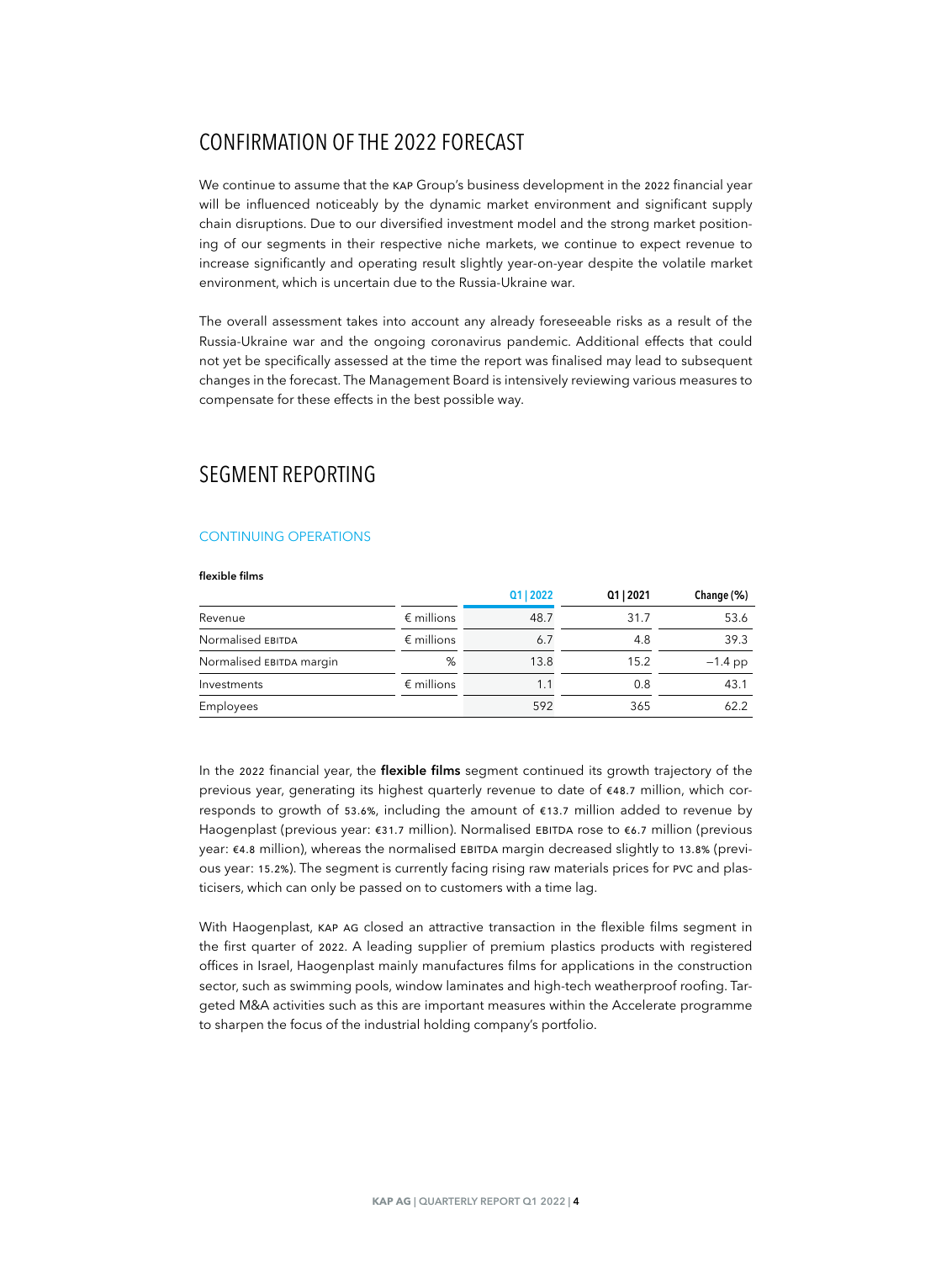In the reporting period, the segment entities' investment spending totalled €1.1 million, exceeding the level of the previous-year period (previous year: €0.8 million). Headcount rose as a result of the Haogenplast acquisition and strong demand from 365 to 592 employees in the segment as of 31 March 2022.

|                          |                     | 0112022 | 01   2021 | Change (%) |
|--------------------------|---------------------|---------|-----------|------------|
| Revenue                  | $\epsilon$ millions | 38.1    | 30.2      | 26.3       |
| Normalised EBITDA        | $\epsilon$ millions | 2.5     | 2.9       | $-11.8$    |
| Normalised EBITDA margin | %                   | 6.6     | 9.5       | $-2.9$ pp  |
| Investments              | $\epsilon$ millions | 2.4     | 0.4       | >100       |
| Employees                |                     | 869     | 878       | $-1.4$     |

#### engineered products

Driven by high customer demand in all fields, the **engineered products** segment's revenue rose by 26.3% to €38.1 million in the first quarter of 2022 (previous year: €30.2 million). Normalised EBITDA, however, fell by 11.8% to €2.5 million (previous year: €2.9 million). The normalised EBITDA margin deteriorated accordingly to 6.6% (previous year: 9.5%). The low level of profitability is attributable primarily to the rise in costs for raw materials, freight and energy, which can only be passed on to customers with a time lag. In addition, the segment is feeling the effect of supply chain problems in the automotive industry.

Under the Accelerate programme, KAP AG systematically continued the initiatives introduced to improve profitability sustainably and enhance production capacities. Accordingly, further capital expenditures of  $\epsilon$ 1.2 million were made in connection with the new production hall and a textiles laboratory at the Hessisch Lichtenau site. Investments in the first quarter came to a total of €2.4 million, up significantly year on year (previous year: €0.4 million). As of 31 March 2022, the segment had 869 employees (previous year: 878).

|                          |                     | 01   2022 | 01   2021 | Change (%) |
|--------------------------|---------------------|-----------|-----------|------------|
| Revenue                  | $\epsilon$ millions | 15.7      | 15.8      | $-0.7$     |
| Normalised EBITDA        | $\epsilon$ millions | 1.5       | 3.3       | $-54.5$    |
| Normalised EBITDA margin | %                   | 9.5       | 20.9      | $-11.4$ pp |
| Investments              | $\epsilon$ millions | 1.7       | 5.3       | $-67.9$    |
| Employees                |                     | 744       | 763       | $-2.5$     |

#### surface technologies

Declining slightly by 0.7% to €15.7 million (previous year: €15.8 million), revenue in the surface technologies segment remained relatively stable in spite of adverse effects arising from a shift in demand related to supply chain and semiconductor problems in the automotive sector. Normalised EBITDA fell to €1.5 million (previous year: €3.3 million). Again, the main reasons were sharply rising cost of materials and cost increases specifically for electricity and gas. The normalised EBITDA margin decreased accordingly to 9.5% (previous year: 20.9%).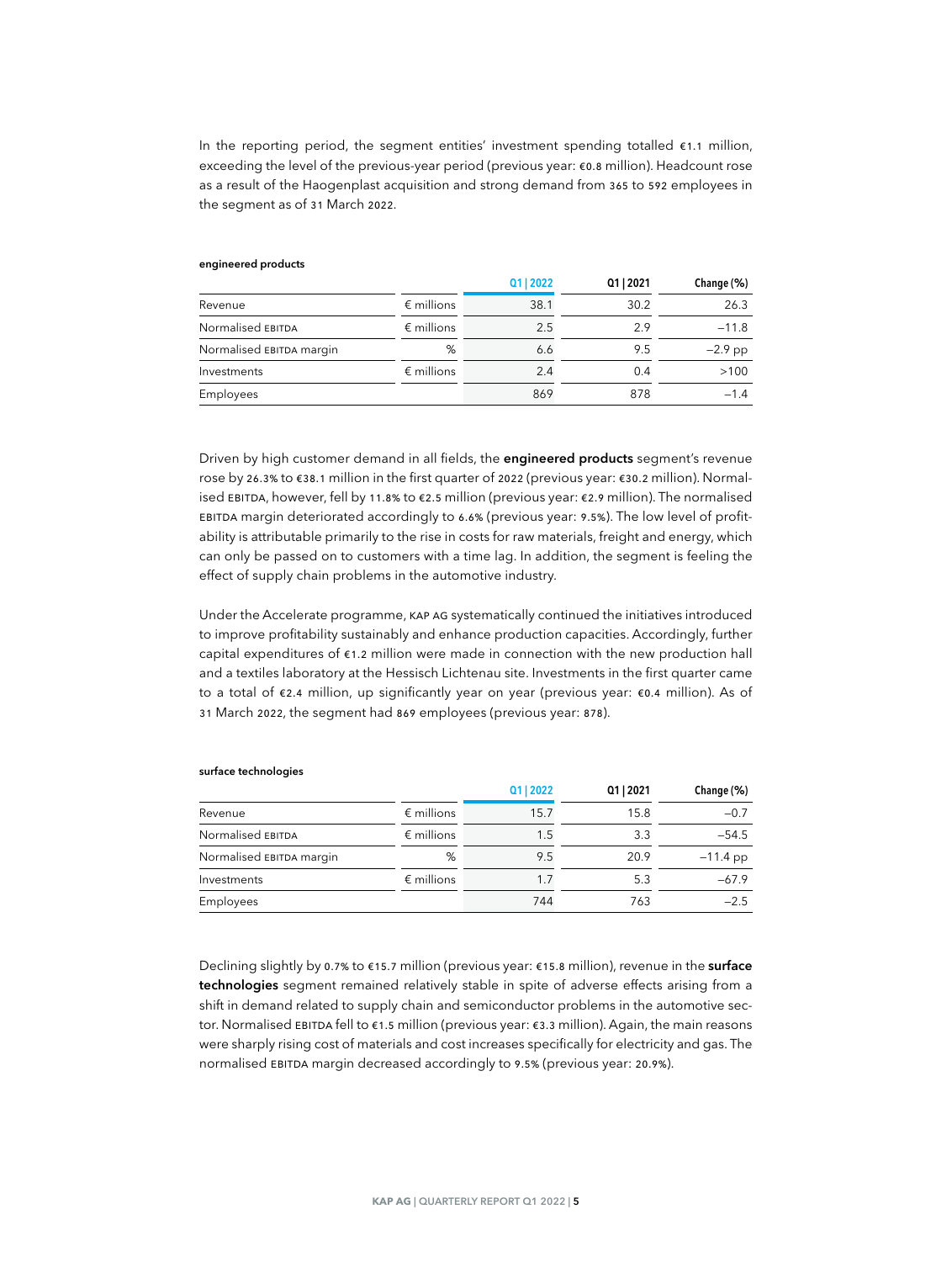The segment also reached important milestones in the first quarter with respect to the Accelerate programme. The construction of a new site for its major customer Mercedes-Benz in Jasper, Alabama, USA, was largely completed and production has already begun. We invested a further €0.8 million in this construction project in the first quarter of 2022. At €1.7 million, total investments in the surface technologies segment were down year on year (previous year: €5.3 million).

As of 31 March 2022, the surface technologies segment had 744 employees compared with 763 in the previous year.

|                          |                     | 01   2022 | 01   2021 | Change (%) |
|--------------------------|---------------------|-----------|-----------|------------|
| Revenue                  | $\epsilon$ millions | 10.9      | 11.9      | $-8.3$     |
| Normalised EBITDA        | $\epsilon$ millions | 0.6       | 1.3       | $-57.7$    |
| Normalised EBITDA margin | %                   | 5.1       | 11.0      | $-5.9$ pp  |
| Investments              | $\epsilon$ millions |           | 1.7       | 0.0        |
| Employees                |                     | 661       | 659       | 0.3        |

#### precision components

In the precision components segment, revenue decreased to €10.9 million (previous year: €11.9 million), while normalised EBITDA dropped to €0.6 million (previous year: €1.3 million). Like the surface technologies segment, this segment focuses on the automotive industry and is feeling the effects of the continuing supply chain and semiconductor problems as well as the major price hikes in procurement. The normalised EBITDA margin decreased accordingly by 5.9 percentage points to 5.1%.

Improvement initiatives under the Accelerate programme were also introduced and implemented in this segment, especially in relation to the e-bike market, which we recently entered. We were able to win new customers there, including a world market leader in e-bike drives. The Russia-Ukraine war has so far not had any direct implications for our plant in Belarus. Nevertheless, we are working on measures to keep any future effects to a minimum.

At €1.7 million, investment spending remained at a stable level in a year-on-year comparison; it related principally to the acquisition of PENTACON GmbH's assets. As of 31 March 2022, the precision components segment's headcount was stable at 661 employees (previous year: 659).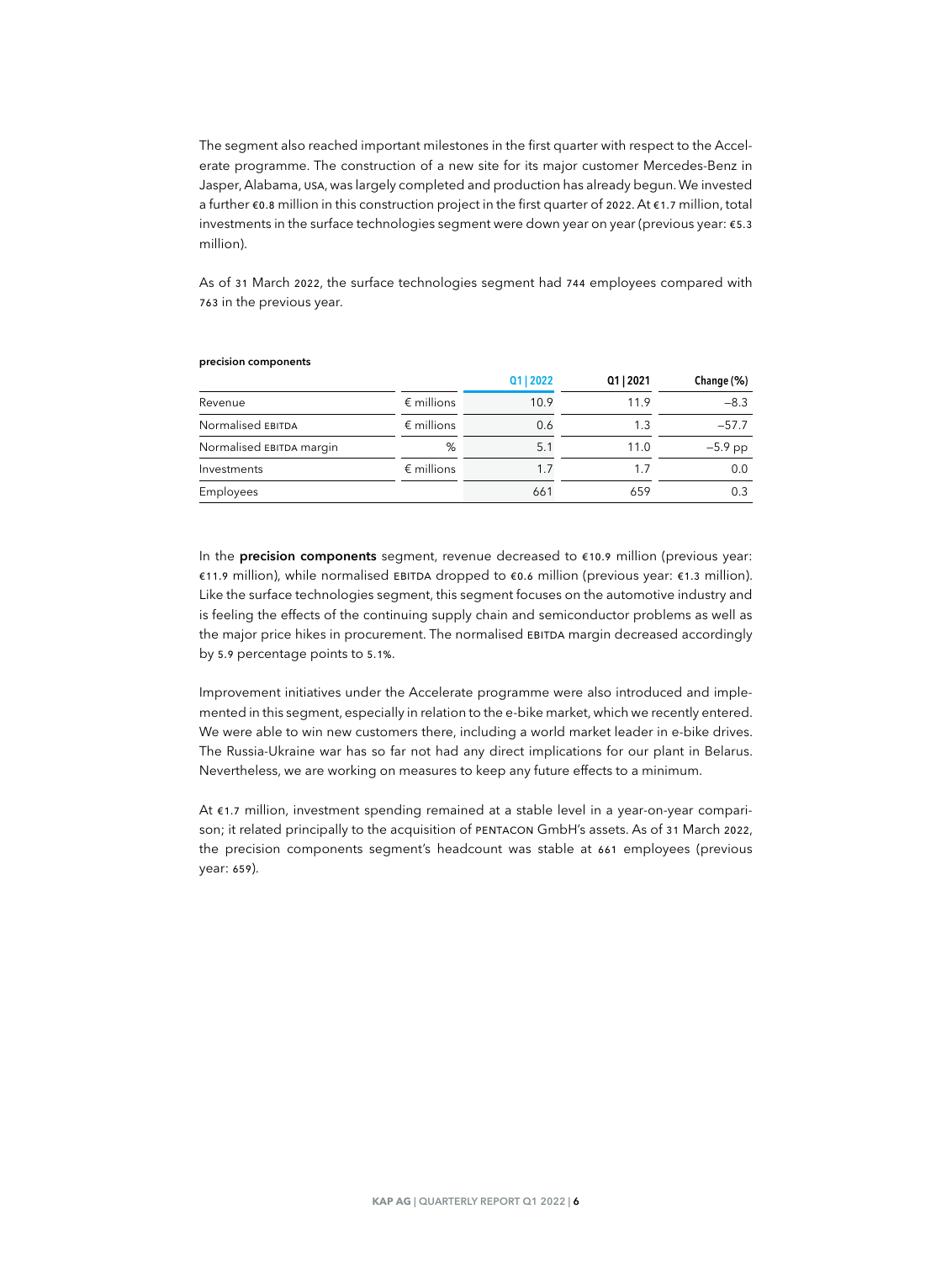# Financial information

Development of the KAP Group in Q1 2022

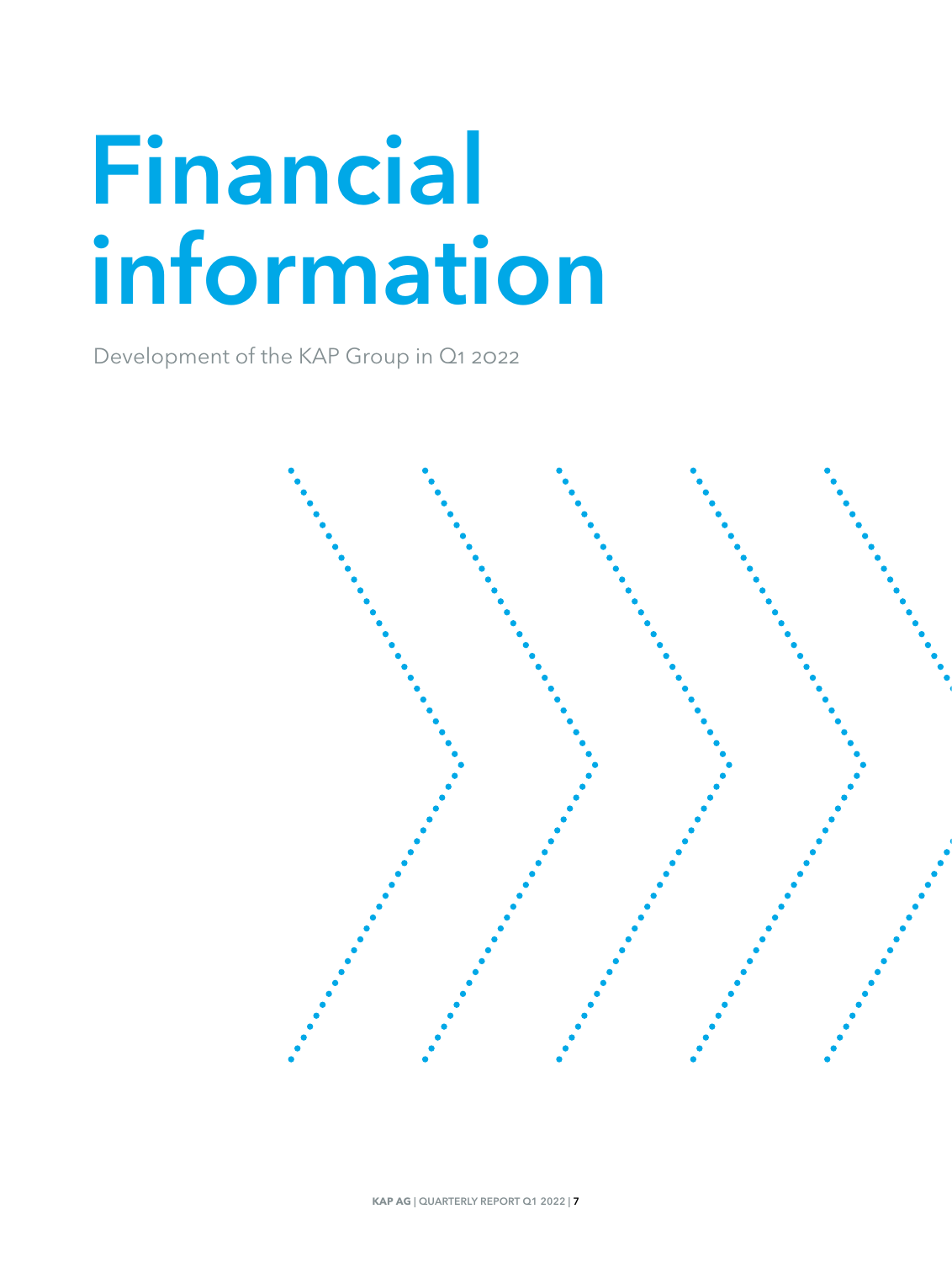# CONSOLIDATED STATEMENT OF INCOME

| in $\epsilon$ thousands                                                                                                                      | 01   2022 | 01   2021 1 |
|----------------------------------------------------------------------------------------------------------------------------------------------|-----------|-------------|
| Revenue                                                                                                                                      | 113,332   | 90,122      |
| Change in inventories and other own work capitalised                                                                                         | 3,194     | $-765$      |
| <b>Total operating performance</b>                                                                                                           | 116,526   | 89,357      |
| Other operating income                                                                                                                       | 2,057     | 3,611       |
| Cost of materials                                                                                                                            | $-67,812$ | $-45,401$   |
| Personnel expenses                                                                                                                           | $-25,072$ | $-21,786$   |
| Amortisation and impairment of intangible assets and depreciation and impairment of property,<br>plant and equipment and investment property | $-7,398$  | $-6,161$    |
| Other operating expenses                                                                                                                     | $-15,209$ | $-14,299$   |
| <b>Operating result</b>                                                                                                                      | 3,092     | 5,321       |
| Interest result                                                                                                                              | $-808$    | $-359$      |
| Other financial result                                                                                                                       | $-979$    | 1,313       |
| <b>Financial result</b>                                                                                                                      | $-1,787$  | 954         |
| Earnings from continuing operations before income taxes                                                                                      | 1,305     | 6,275       |
| Income taxes                                                                                                                                 | $-354$    | $-1,513$    |
| Earnings from continuing operations                                                                                                          | 951       | 4,762       |
| Earnings from discontinued operations after taxes                                                                                            |           | 333         |
| Consolidated profit/loss after taxes                                                                                                         | 951       | 5,094       |
| Non-controlling interests                                                                                                                    | 11        | -4          |
| Consolidated profit/loss attributable to the shareholders of KAP AG                                                                          | 962       | 5,090       |
| Basic earnings per share (€)                                                                                                                 |           |             |
| Earnings from continuing operations                                                                                                          | 0.12      | 0.61        |
| Earnings from discontinued operations                                                                                                        |           | 0.05        |
|                                                                                                                                              | 0.12      | 0.66        |
|                                                                                                                                              |           |             |

<sup>1</sup> The consolidated statement of income for the previous year has been restated for adjustments in the it/services segment.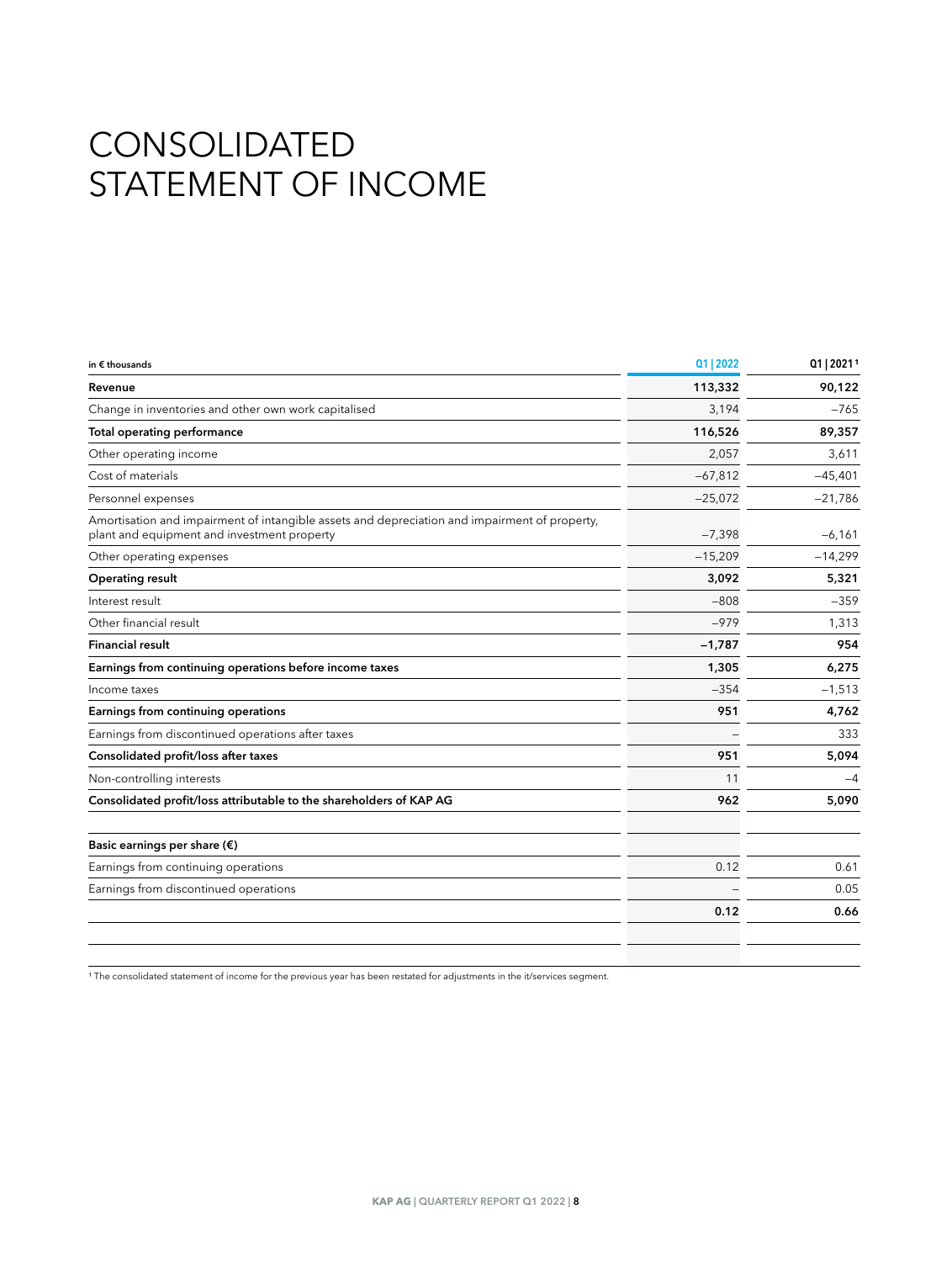## CONSOLIDATED STATEMENT OF COMPREHENSIVE INCOME/LOSS

| in $\epsilon$ thousands                                                     | 01   2022 | 01   2021 |
|-----------------------------------------------------------------------------|-----------|-----------|
| Consolidated profit/loss after taxes                                        | 951       | 5,094     |
| Unrealised gains from currency translation                                  | 426       | 760       |
| Items that may be reclassified subsequently to profit or loss               | 426       | 760       |
| Actuarial gains from defined benefit pension plans                          |           |           |
| Deferred taxes on actuarial gains/losses from defined benefit pension plans |           |           |
| Items that will not be reclassified subsequently to profit or loss          |           |           |
| Other comprehensive income after taxes                                      | 426       | 760       |
| thereof attributable to non-controlling interests                           |           | 14        |
| thereof attributable to shareholders of KAP AG                              | 426       | 746       |
| Total comprehensive income                                                  | 1,377     | 5,854     |
| thereof attributable to non-controlling interests                           | $-11$     | 18        |
| thereof attributable to shareholders of KAP AG                              | 1,388     | 5,836     |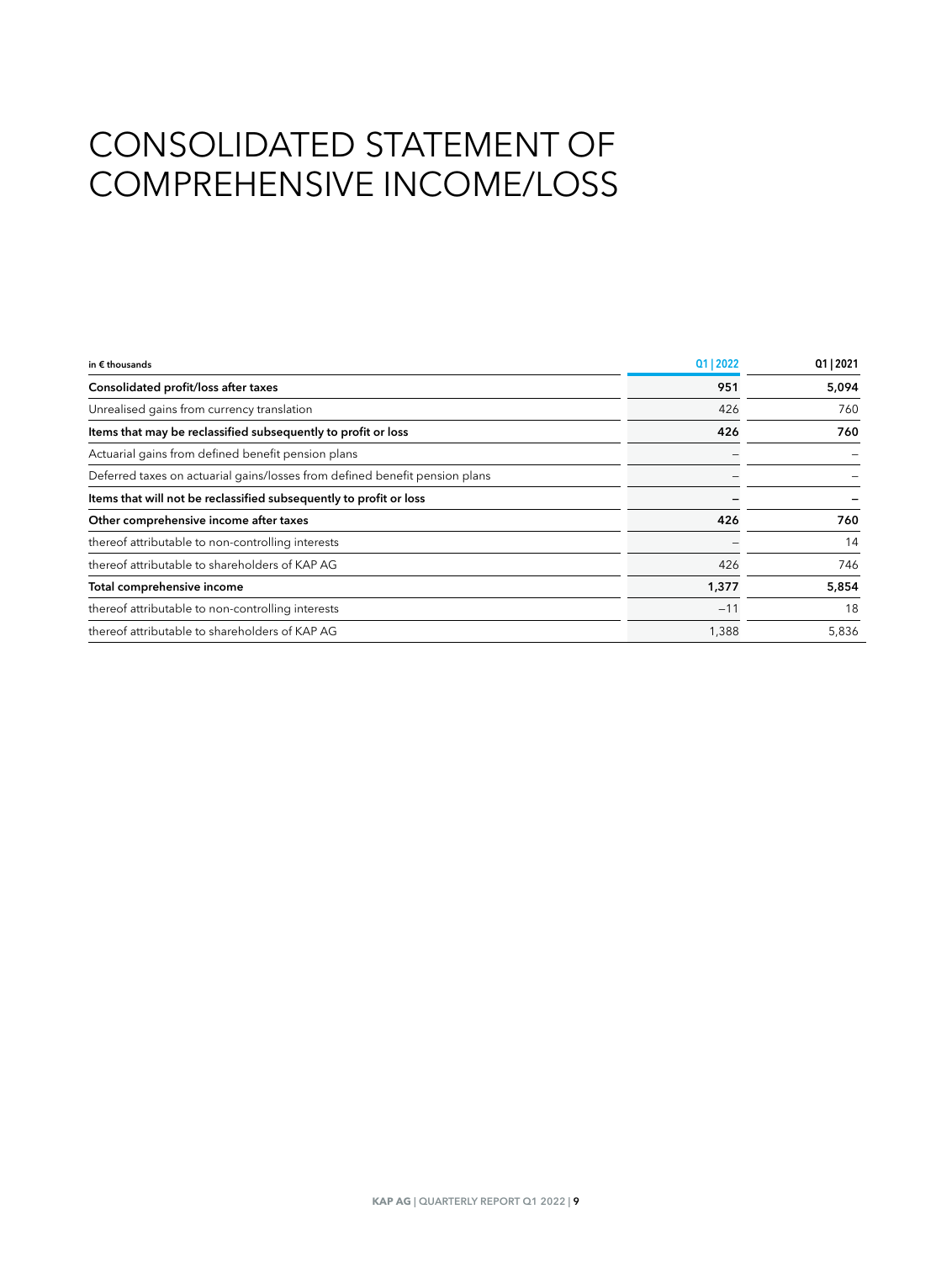# CONSOLIDATED STATEMENT OF FINANCIAL POSITION

| in $\epsilon$ thousands          | 31/03/2022 | 31/12/2021 |
|----------------------------------|------------|------------|
| <b>ASSETS</b>                    |            |            |
| Non-current assets               |            |            |
| Intangible assets                | 50,350     | 35,867     |
| Property, plant and equipment    | 189,860    | 172,343    |
| Investment properties            | 1,869      | 1,888      |
| Other financial assets           | 234        | 196        |
| Deferred tax assets              | 4,483      | 4,365      |
|                                  | 246,796    | 214,659    |
| <b>Current assets</b>            |            |            |
| Inventories                      | 80,447     | 59,597     |
| Trade receivables                | 69,742     | 38,435     |
| Income tax receivables           | 1,276      | 1,219      |
| Other receivables and assets     | 10,562     | 10,256     |
| Cash and cash equivalents        | 7,862      | 17,421     |
|                                  | 169,889    | 126,928    |
| Non-current assets held for sale | 527        | 524        |
|                                  | 417,212    | 342,111    |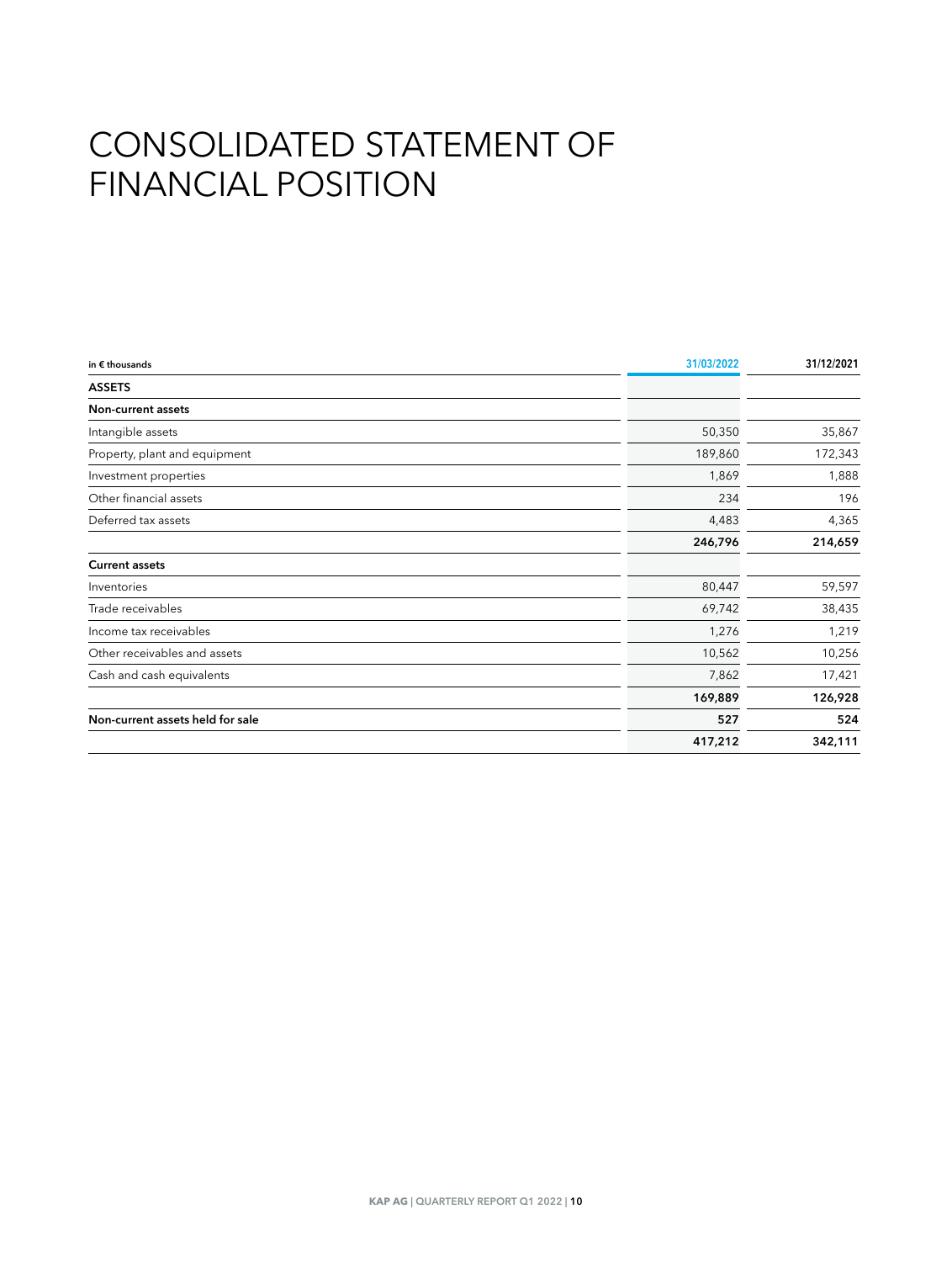| in $\epsilon$ thousands                           | 31/03/2022 | 31/12/2021 |
|---------------------------------------------------|------------|------------|
| <b>EQUITY AND LIABILITIES</b>                     |            |            |
| <b>Equity and reserves</b>                        |            |            |
| Subscribed capital                                | 20,196     | 20,196     |
| Capital reserve                                   | 86,921     | 86,921     |
| Reserves                                          | $-16,246$  | $-16,672$  |
| Retained earnings                                 | 92,658     | 91,696     |
| Equity attributable to the shareholders of KAP AG | 183,529    | 182,141    |
| Non-controlling interests                         | 535        | 546        |
|                                                   | 184,064    | 182,687    |
| <b>Non-current liabilities</b>                    |            |            |
| Provisions for pensions and similar obligations   | 16,558     | 16,677     |
| Non-current financial liabilities                 | 33,320     | 26,676     |
| Deferred tax liabilities                          | 8,614      | 6,528      |
|                                                   | 58,492     | 49,881     |
| <b>Current liabilities</b>                        |            |            |
| Other provisions                                  | 19,749     | 22,917     |
| Current financial liabilities                     | 87,176     | 43,097     |
| Trade payables                                    | 41,589     | 24,547     |
| Income tax liabilities                            | 7,568      | 7,643      |
| Other liabilities                                 | 18,574     | 11,339     |
|                                                   | 174,656    | 109,543    |
|                                                   | 417,212    | 342,111    |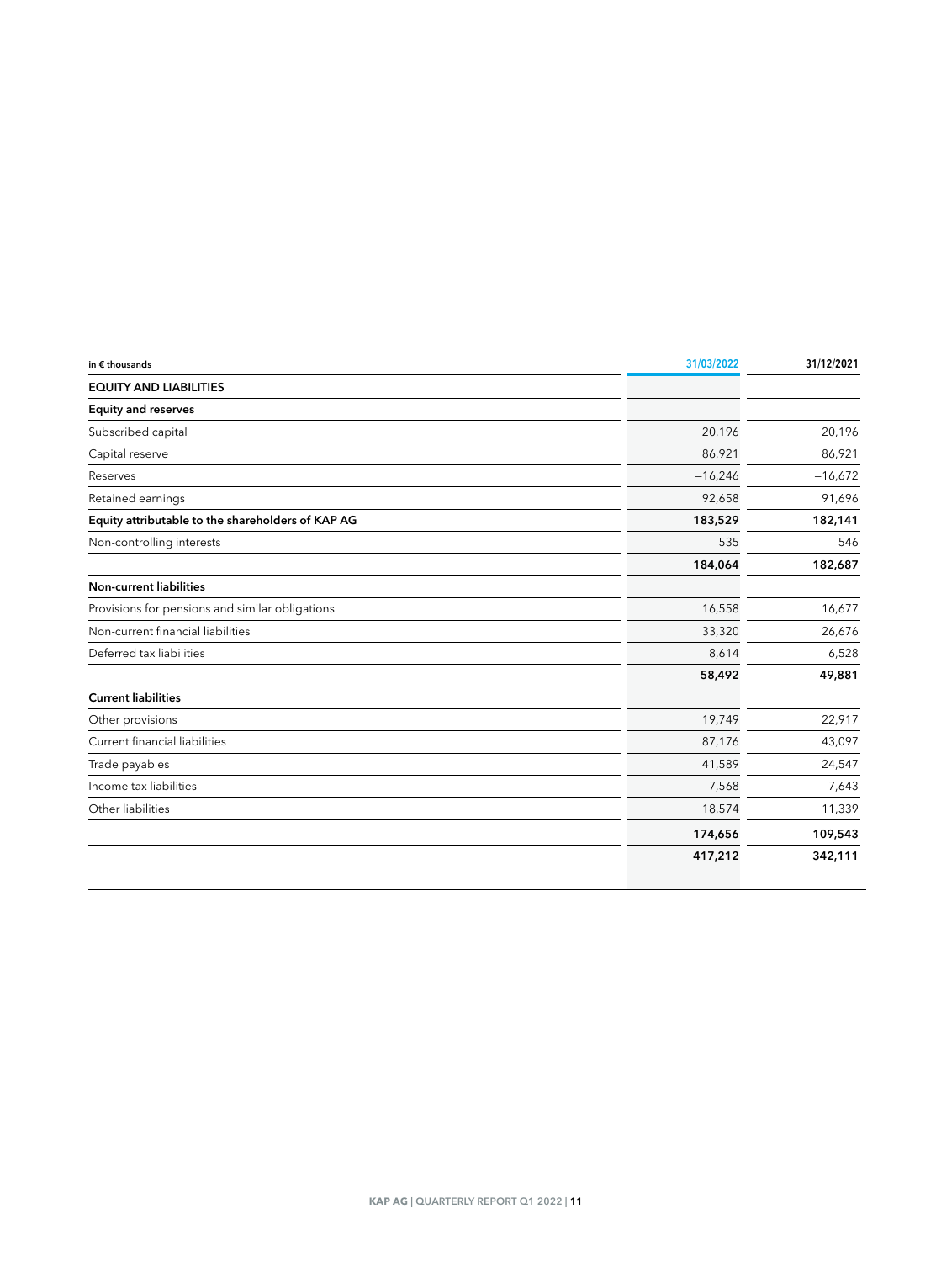## CONSOLIDATED STATEMENT OF CASH FLOWS

| in $\epsilon$ thousands                                                                                       | 01   2022 | 01   2021 1 |
|---------------------------------------------------------------------------------------------------------------|-----------|-------------|
| Consolidated profit/loss after taxes                                                                          | 951       | 5,094       |
| Interest result                                                                                               | 808       | 359         |
| Income taxes                                                                                                  | 354       | 1,672       |
| Earnings before interest and income taxes (EBIT)                                                              | 2,113     | 7,125       |
| Depreciation, amortisation and impairment of non-current assets (net of any reversals)                        | 7,398     | 6,266       |
| Change in provisions                                                                                          | $-3,323$  | $-3,129$    |
| Other non-cash expenses and income                                                                            | 336       | -6          |
| Gains/losses from the disposal of non-current assets                                                          | $-87$     | $-461$      |
| Cash flow from operating activities before changes in assets and liabilities                                  | 6,437     | 9,795       |
| Change in inventories, receivables and other assets not attributable to investing<br>and financing activities | $-27,266$ | $-18,470$   |
| Change in payables and other liabilities not attributable to investing and financing activities               | 13,260    | 6,388       |
| Cash flow from operating activities before interest and income taxes                                          | $-7,569$  | $-2,287$    |
| Interest paid and received                                                                                    | $-808$    | $-208$      |
| Income taxes paid and received                                                                                | $-1,147$  | $-385$      |
| Cash flow from operating activities                                                                           | $-9,524$  | $-2,880$    |
| Proceeds from disposals of property, plant and equipment (including investment property)                      | 145       | 1,234       |
| Investments in property, plant and equipment (including investment property)                                  | $-10,080$ | $-8,478$    |
| Proceeds from the disposal of intangible assets                                                               |           |             |
| Investments in intangible assets                                                                              | $-1,522$  | $-279$      |
| Cash inflow from the disposal of consolidated companies                                                       |           | 345         |
| Cash outflow from the addition of consolidated companies                                                      | $-28,851$ | $-8,383$    |
| Proceeds from repayments of financial receivables                                                             |           | 28          |
| Payments from granting loans                                                                                  | $-38$     |             |
| Cash flow from investing activities                                                                           | $-40,346$ | $-15,533$   |

1 Including the it/services segment as a discontinued operation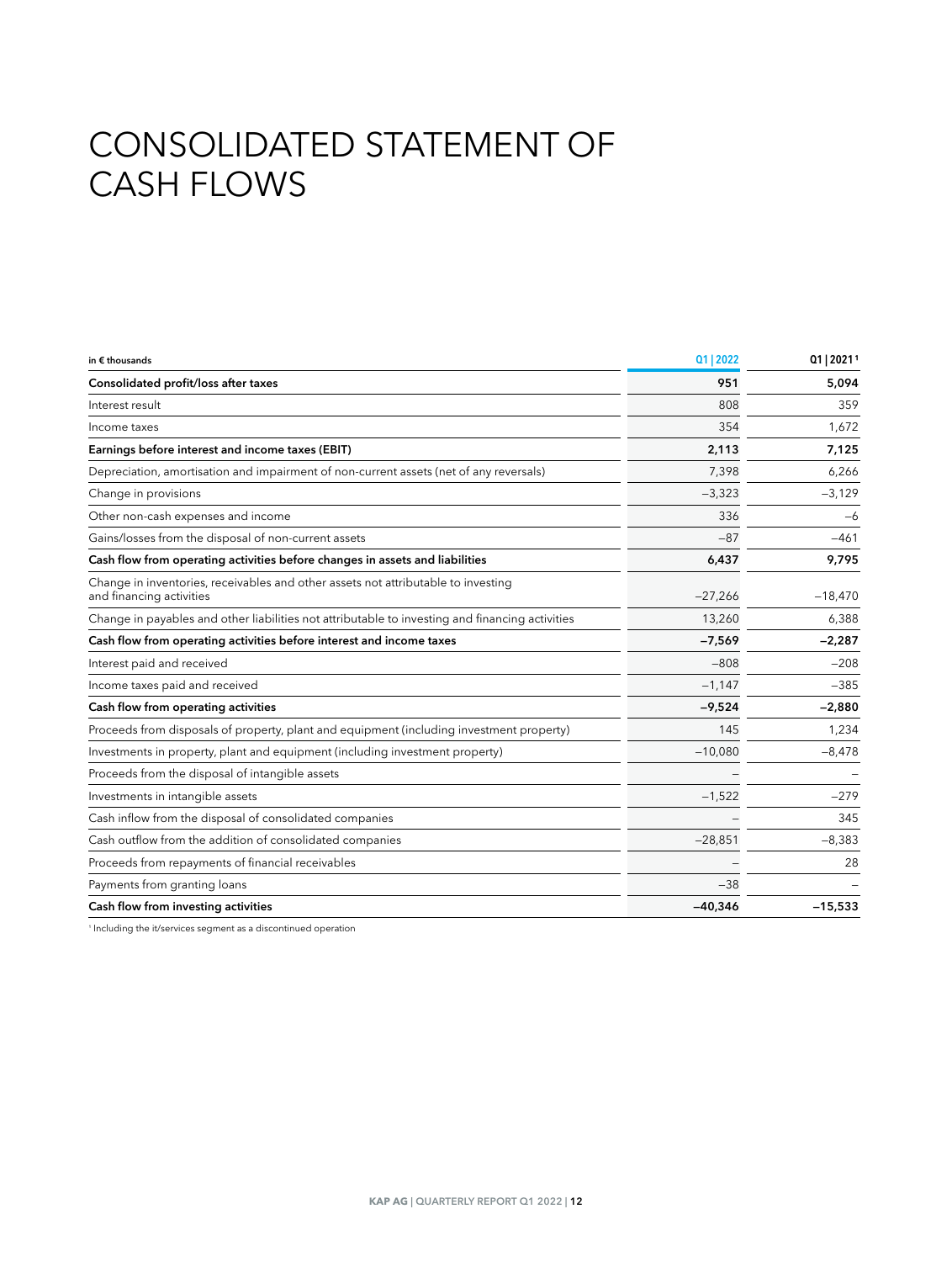| in $\epsilon$ thousands                                                                                | 01   2022 | 01   2021 1 |
|--------------------------------------------------------------------------------------------------------|-----------|-------------|
| Proceeds from capital increase                                                                         |           | 100         |
| Acquisition of non-controlling interests                                                               |           | $-2,300$    |
| Proceeds from borrowings                                                                               | 40,378    | 13,869      |
| Repayment of borrowings                                                                                | $-1,165$  | $-1,392$    |
| Cash flow from financing activities                                                                    | 39,213    | 10,277      |
| Net change in cash and cash equivalents                                                                | $-10,657$ | $-8,136$    |
| Change in cash and cash equivalents due to exchange-rates,<br>consolidated-group and valuation effects | 1,098     | 1,201       |
| Cash and cash equivalents at beginning of period                                                       | 17,421    | 15,964      |
| Cash and cash equivalents at end of period including discontinued operations                           | 7,862     | 9,029       |
| Cash and cash equivalents attributable to discontinued operations                                      |           | $-196$      |
| Cash and cash equivalents at end of period                                                             | 7,862     | 8,833       |

1 Including the it/services segment as a discontinued operation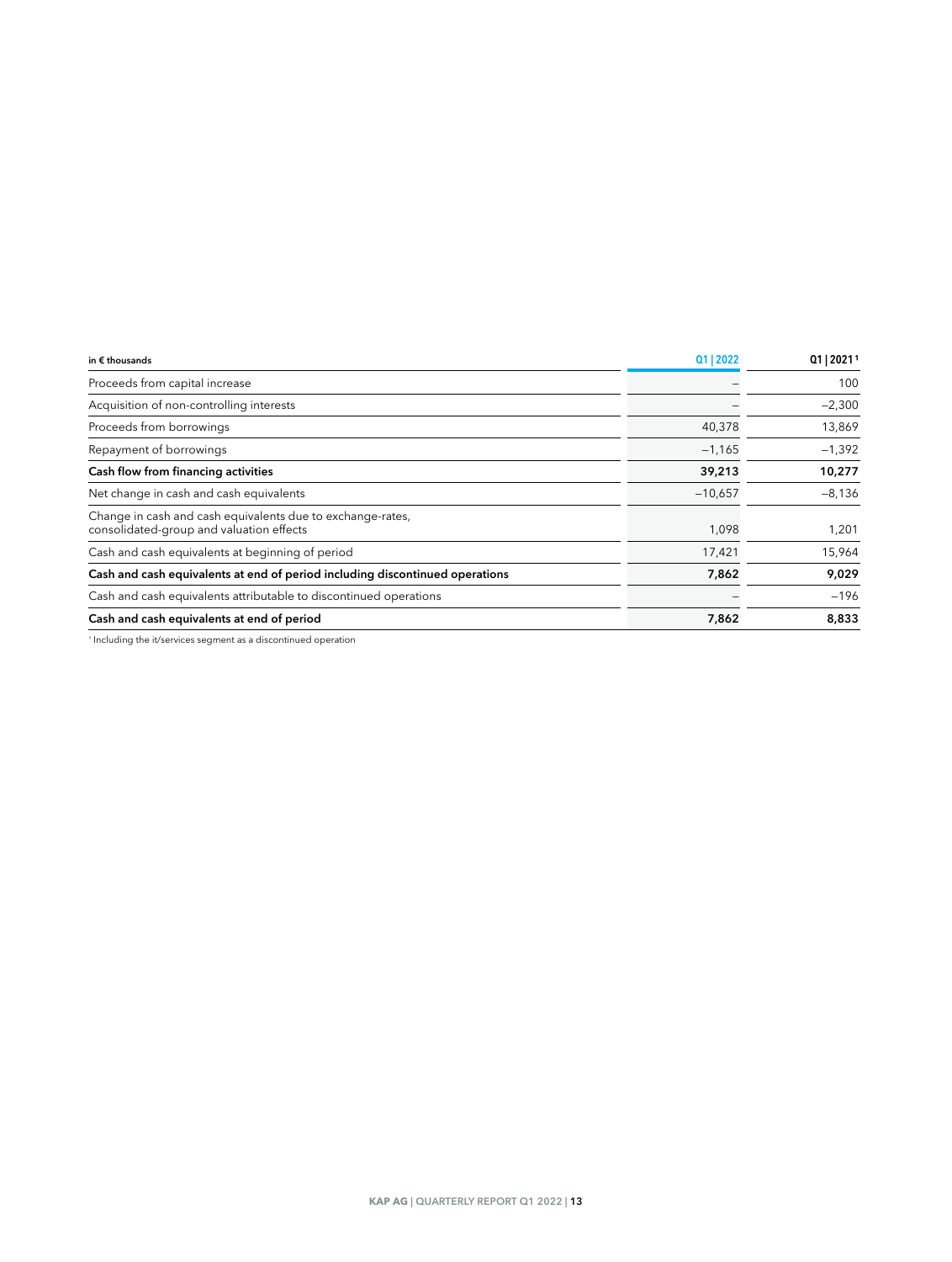## CONSOLIDATED STATEMENT OF CHANGES IN EQUITY1

| in $\epsilon$ thousands                         | Subscribed capital              | Capital reserve                 | <b>Currency differences</b> | <b>Actuarial gains/losses</b> |
|-------------------------------------------------|---------------------------------|---------------------------------|-----------------------------|-------------------------------|
| 01/01/2020                                      | 20,177                          | 86,840                          | $-23,821$                   | $-6,982$                      |
| Consolidated profit/loss                        |                                 | $\overline{\phantom{0}}$        | $\overline{\phantom{0}}$    | $\equiv$                      |
| Other comprehensive income before taxes         |                                 | $\overline{\phantom{a}}$        | 746                         |                               |
| Deferred taxes on other comprehensive<br>income |                                 |                                 | ۰                           |                               |
| Total comprehensive income                      | $\overline{\phantom{0}}$        | $\overline{\phantom{0}}$        | 746                         |                               |
| Capital increase                                | 19                              | 81                              | $\overline{\phantom{0}}$    |                               |
| Capital decrease                                | $\overline{\phantom{0}}$        | $\overline{\phantom{0}}$        | $\overline{\phantom{a}}$    | $\qquad \qquad -$             |
| Dividends paid to shareholders                  | $\qquad \qquad -$               | $\overline{\phantom{m}}$        | $\overline{\phantom{0}}$    | $\overline{\phantom{0}}$      |
| Change in consolidated group                    | $\overline{\phantom{m}}$        | $\overline{\phantom{m}}$        | $\overline{\phantom{a}}$    | 185                           |
| Withdrawals                                     |                                 | $\overline{\phantom{a}}$        | $\equiv$                    | $\overline{\phantom{0}}$      |
| Other changes                                   | $\hspace{0.1mm}-\hspace{0.1mm}$ | $\overline{\phantom{a}}$        | $\overline{\phantom{0}}$    | $\qquad \qquad -$             |
| 31/03/2021                                      | 20,196                          | 86,921                          | $-23,075$                   | $-6,797$                      |
| 01/01/2022                                      | 20,196                          | 86,921                          | $-19,969$                   | $-6,115$                      |
| Consolidated profit/loss                        | $\overline{\phantom{0}}$        | $\overline{\phantom{a}}$        | $\overline{\phantom{a}}$    | $\overline{\phantom{m}}$      |
| Other comprehensive income before taxes         | $\qquad \qquad -$               | $\hspace{0.1mm}-\hspace{0.1mm}$ | 426                         | $\overline{\phantom{0}}$      |
| Deferred taxes on other<br>comprehensive income |                                 | $\overline{\phantom{a}}$        | $\equiv$                    |                               |
| Total comprehensive income                      | $\overline{\phantom{0}}$        | $\overline{\phantom{a}}$        | 426                         | $\overline{\phantom{0}}$      |
| Capital increase                                | $\overline{\phantom{0}}$        | $\overline{\phantom{0}}$        | $\overline{\phantom{a}}$    |                               |
| Capital decrease                                | -                               | $\overline{\phantom{a}}$        |                             |                               |
| Dividends paid to shareholders                  |                                 | $\overline{\phantom{a}}$        | $\equiv$                    |                               |
| Change in consolidated group                    |                                 | $\overline{\phantom{0}}$        |                             |                               |
| Withdrawals                                     |                                 |                                 |                             |                               |
| Other changes                                   | $\qquad \qquad -$               | $-$                             | $\overline{\phantom{0}}$    | $\overline{\phantom{m}}$      |
| 31/03/2022                                      | 20,196                          | 86,921                          | $-19,543$                   | $-6,115$                      |

Revenue reserves

As the figures are presented in  $\epsilon$  thousands, the numbers may not add up due to rounding differences.

1 The consolidated statement of changes in equity for the previous year has been restated for adjustments in the flexible films segment.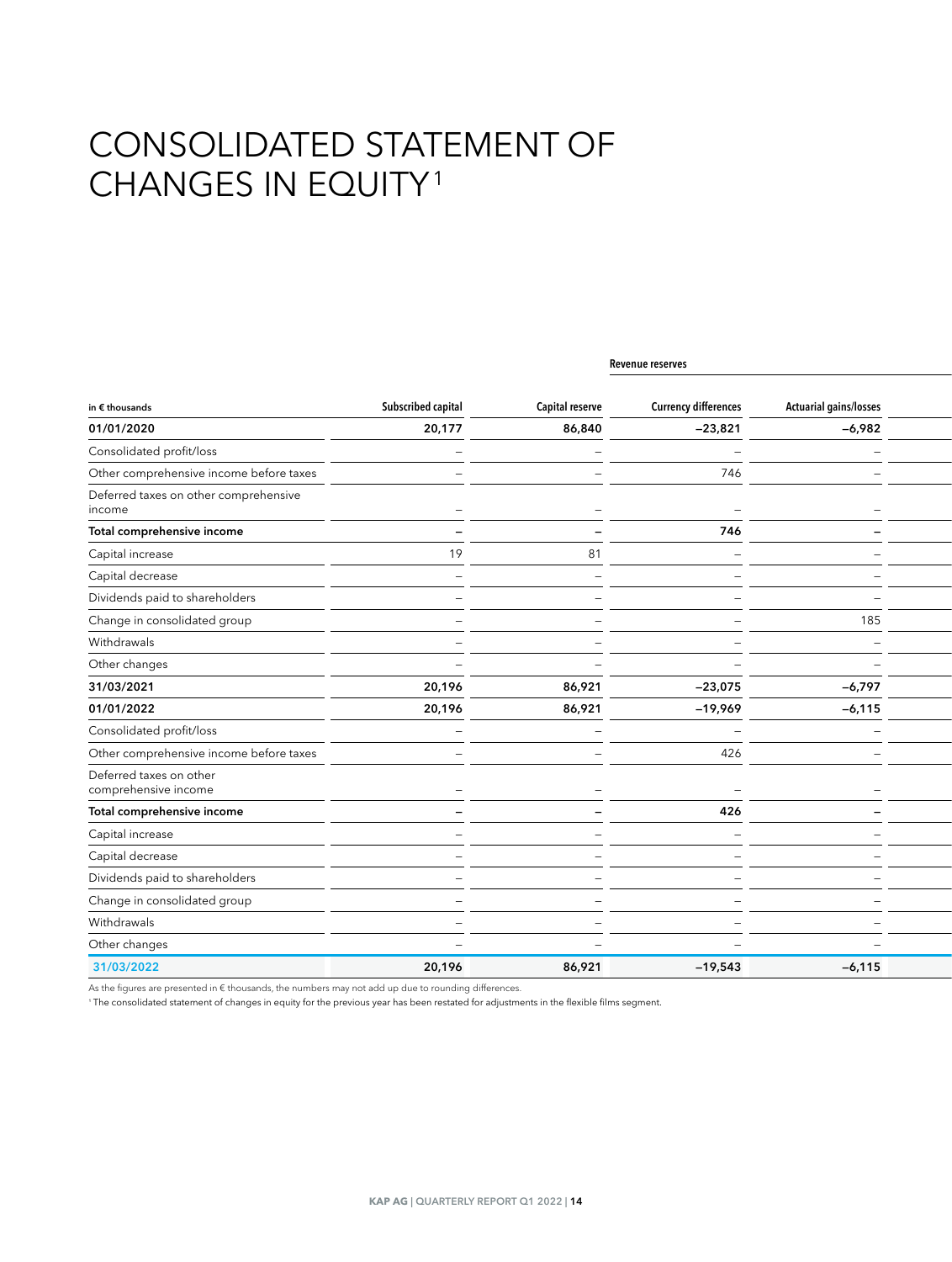| <b>Total equity</b> | Non-controlling<br>interests | Equity attributable to<br>KAP shareholders | <b>Retained earnings</b> | <b>Total</b>                    | Other                    |
|---------------------|------------------------------|--------------------------------------------|--------------------------|---------------------------------|--------------------------|
| 154,327             | 2,295                        | 152,032                                    | 65,446                   | $-20,431$                       | 10,372                   |
| 5,094               | $\overline{4}$               | 5,090                                      | 5,090                    | $\sim$                          | $\overline{\phantom{a}}$ |
| 760                 | 14                           | 746                                        | $\sim$                   | 746                             | $\sim$                   |
|                     |                              |                                            |                          |                                 |                          |
| $-$                 | $\overline{\phantom{a}}$     | $\overline{\phantom{0}}$                   | $-$                      | $-$                             | $-$                      |
| 5,854               | 18                           | 5,836                                      | 5,090                    | 746                             | $\overline{\phantom{a}}$ |
| 100                 | $\overline{\phantom{a}}$     | 100                                        | $\overline{\phantom{0}}$ | $\overline{\phantom{0}}$        | $\overline{\phantom{a}}$ |
|                     | $\overline{\phantom{a}}$     | $-$                                        | $-$                      | $\overline{\phantom{0}}$        | $\overline{\phantom{a}}$ |
|                     |                              | $\overline{\phantom{a}}$                   | $\overline{\phantom{0}}$ | $\equiv$                        | $\overline{\phantom{a}}$ |
| 185                 | $\overline{\phantom{a}}$     | 185                                        | $\overline{\phantom{0}}$ | 185                             | $ \,$                    |
| $-2,063$            | $-2,063$                     | $\sim$                                     | $\overline{\phantom{0}}$ | $\overline{a}$                  | $\equiv$                 |
| $-695$              | $\overline{\phantom{0}}$     | $-695$                                     | $\overline{\phantom{0}}$ | $-695$                          | $-695$                   |
| 157,708             | 250                          | 157,458                                    | 70,536                   | $-20,195$                       | 9,677                    |
| 182,687             | 546                          | 182,141                                    | 91,696                   | $-16,672$                       | 9,411                    |
| 951                 | $-11$                        | 962                                        | 962                      | $\sim$                          | $\sim$                   |
| 426                 | $\overline{\phantom{0}}$     | 426                                        | $\sim$                   | 426                             | $\overline{\phantom{0}}$ |
|                     |                              |                                            |                          |                                 |                          |
|                     | $\overline{\phantom{m}}$     | $-$                                        | $-$                      | $-$                             | $\overline{\phantom{m}}$ |
| 1,377               | $-11$                        | 1,388                                      | 962                      | 426                             | $\sim$                   |
|                     | $\overline{\phantom{0}}$     | $\overline{\phantom{a}}$                   | $\overline{\phantom{0}}$ | $\overline{\phantom{a}}$        | $\overline{\phantom{a}}$ |
|                     | $\overline{\phantom{0}}$     | $\overline{\phantom{a}}$                   | $ \,$                    | $\overline{\phantom{a}}$        | $\overline{\phantom{a}}$ |
|                     |                              |                                            | $\overline{\phantom{0}}$ | $\overline{\phantom{a}}$        | -                        |
|                     |                              |                                            | $\overline{\phantom{a}}$ | $\overline{\phantom{a}}$        | $\overline{\phantom{a}}$ |
|                     | $\overline{\phantom{a}}$     | $\overline{\phantom{0}}$                   | $\overline{\phantom{0}}$ | $\overline{\phantom{0}}$        | $\overline{\phantom{a}}$ |
|                     | $\overline{\phantom{0}}$     | $\overline{\phantom{0}}$                   | $-$                      | $\hspace{0.1mm}-\hspace{0.1mm}$ | $-$ .                    |
| 184,064             | 535                          | 183,529                                    | 92,658                   | $-16,246$                       | 9,411                    |
|                     |                              |                                            |                          |                                 |                          |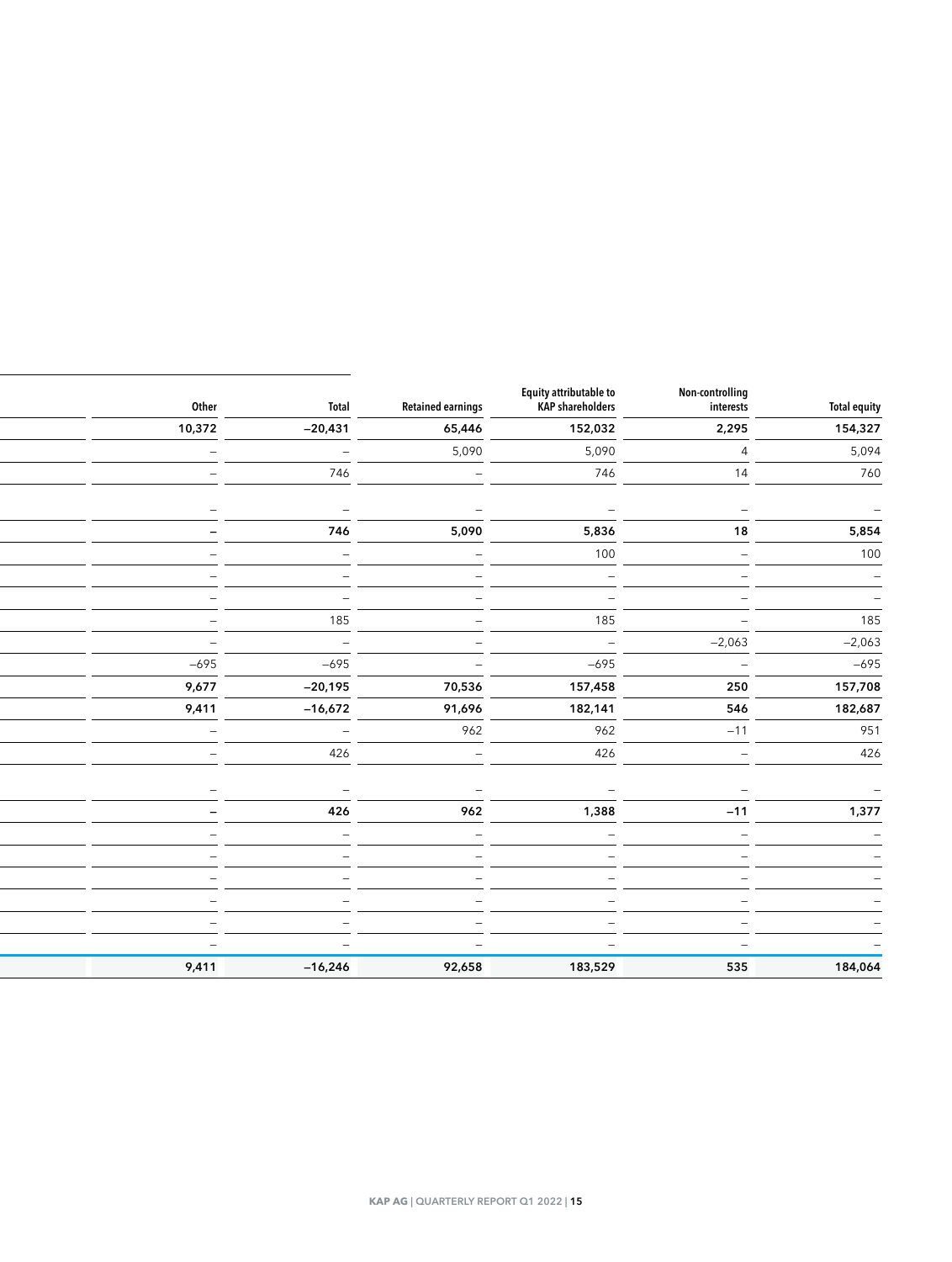# SEGMENT REPORTING BY BUSINESS AREA

|                                  | flexible films |           | engineered products |           | surface technologies |           | precision components |           |
|----------------------------------|----------------|-----------|---------------------|-----------|----------------------|-----------|----------------------|-----------|
| in $\epsilon$ thousands          | 01   2022      | 01   2021 | 01   2022           | 01   2021 | 01   2022            | 01   2021 | 01   2022            | 01   2021 |
| Revenue                          | 48,690         | 31,647    | 38,144              | 30,174    | 15,693               | 15,802    | 10,904               | 11,886    |
| Segment profit/loss              | 6,530          | 4,812     | 2,516               | 2,779     | 1,467                | 3,311     | 463                  | 1,528     |
| Amortisation and<br>depreciation | 1,808          | 912       | 1,329               | 1,386     | 3,126                | 2,792     | 936                  | 926       |
| Operating result                 | 4,722          | 3,900     | 1,187               | 1,393     | $-1,659$             | 519       | $-473$               | 602       |
| Investments                      | 1,123          | 785       | 2,415               | 399       | 1,747                | 5,343     | 1,683                | 1,670     |
| Working capital                  | 54,232         | 28,736    | 38,642              | 35,404    | 5,535                | 4,176     | 10,925               | 12,488    |
| Employees<br>as of 31 March      | 592            | 365       | 869                 | 878       | 744                  | 763       | 661                  | 659       |

|                                  | <b>Holding company</b> |           | Consolidation |             | <b>Consolidated profit/loss</b> |           |  |
|----------------------------------|------------------------|-----------|---------------|-------------|---------------------------------|-----------|--|
| in $\epsilon$ thousands          | 01   2022              | 01   2021 | 01   2022     | $Q1$   2021 | 01   2022                       | Q1   2021 |  |
| Revenue                          | 468                    | 639       | $-537$        | $-26$       | 113,332                         | 90,122    |  |
| Segment profit/loss              | $-611$                 | $-868$    | 125           |             | 10.490                          | 11,482    |  |
| Amortisation and<br>depreciation | 180                    | 146       | 19            | $-1$        | 7,398                           | 6,161     |  |
| Operating result                 | $-791$                 | $-1,014$  | 106           |             | 3,092                           | 5,321     |  |
| Investments                      | 133                    | 9         |               |             | 7,101                           | 8,206     |  |
| Working capital                  | $-733$                 | $-1.390$  | $-1$          | $-5$        | 108,600                         | 79.409    |  |
| Employees<br>as of 31 March      | 59                     | 55        |               |             | 2,925                           | 2,720     |  |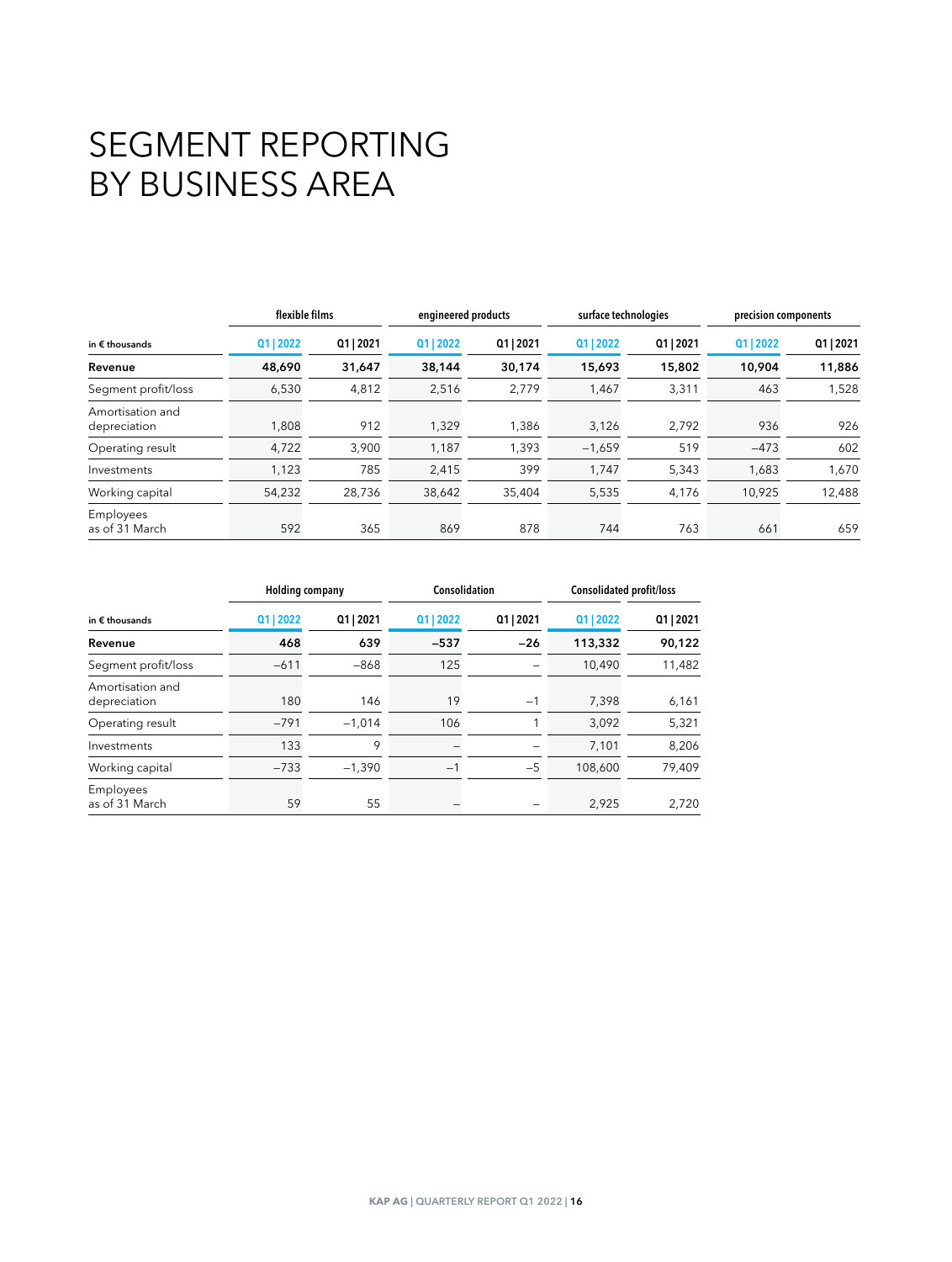## FINANCIAL CALENDAR

| 24/05/2022 | Equity Forum 2022 Spring Conference                                            |
|------------|--------------------------------------------------------------------------------|
| 30/08/2022 | Publication of the Q2 2022 interim report<br>(half-year financial report 2022) |
| 31/08/2022 | Annual General Meeting (virtual format)                                        |
| 23/11/2022 | Publication of the Q3 2022 interim report                                      |
| 23/11/2022 | Vienna Capital Market Conferences Family Office Day                            |

All dates are subject to change. We publish all the dates above together with additional dates and any updates to these on https://www.kap.de/en/investor-relations/calendar.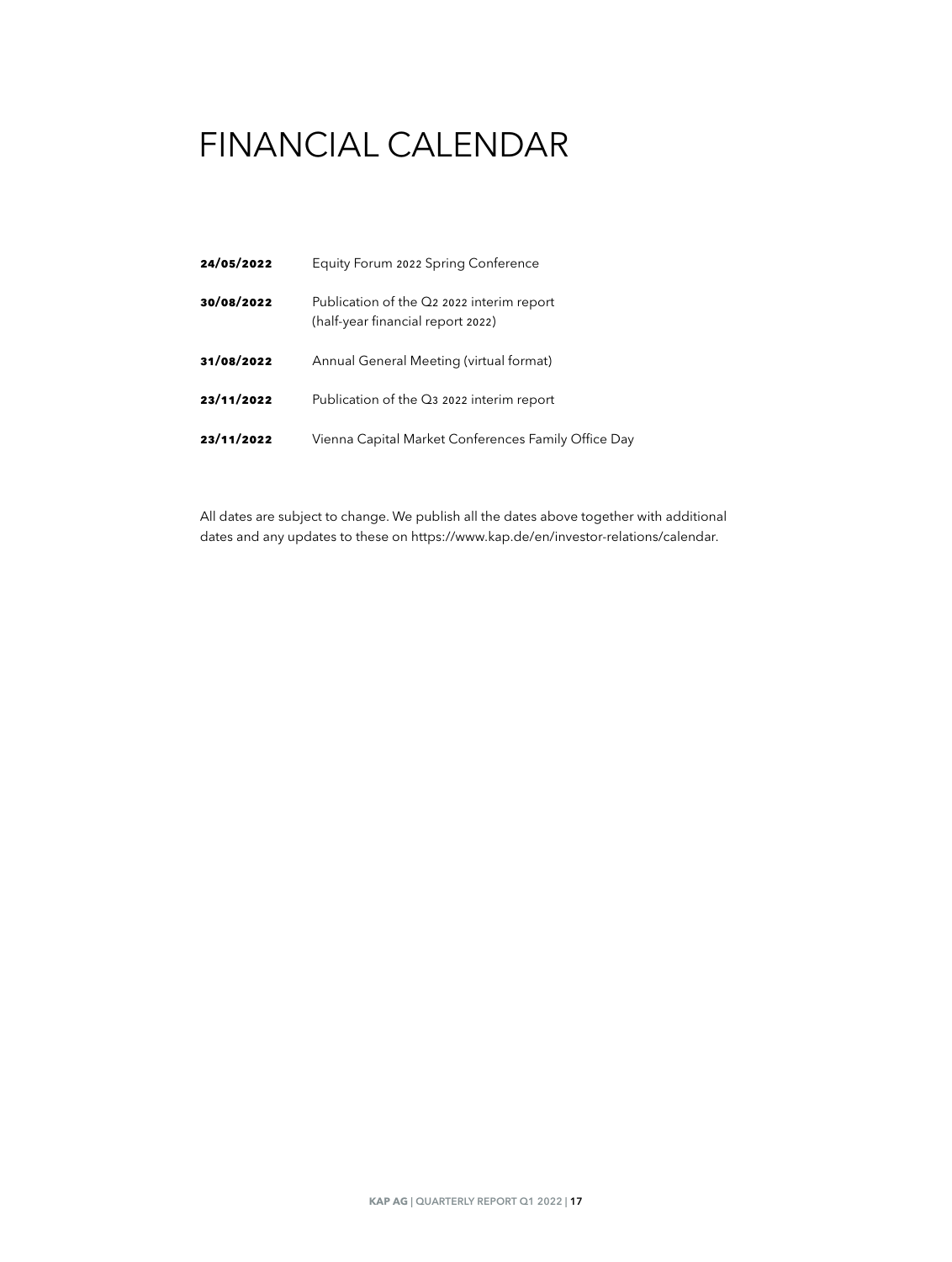#### CONTACT

Kai Knitter Head of Investor Relations & Corporate Communications

Email investorrelations@kap.de

## FORWARD-LOOKING STATEMENTS

This report contains forward-looking statements. These statements are based on current estimates and forecasts by the Management Board and on the information currently available to the Management Board. Such statements are subject to risks and uncertainties that are mostly difficult to assess and are generally outside the scope of KAP AG's and its subsidiaries' control. These include the future market environment and economic conditions, the behaviour of other market participants, the successful integration of new acquisitions, the realisation of anticipated synergy effects and measures taken by government agencies. Should any of these or other uncertainties and imponderables materialise, or should the assumptions on which the statements made are based prove to be inaccurate, actual results could differ materially from those expressed or implied by such statements. KAP AG does not assume any special obligation going beyond the legal requirements to update forward-looking statements made in this report.

#### ROUNDING

The figures in this report have been rounded in accordance with established commercial practice. Rounding differences may thus occur, meaning that the result of adding the individual figures together does not always precisely correspond to the total indicated.